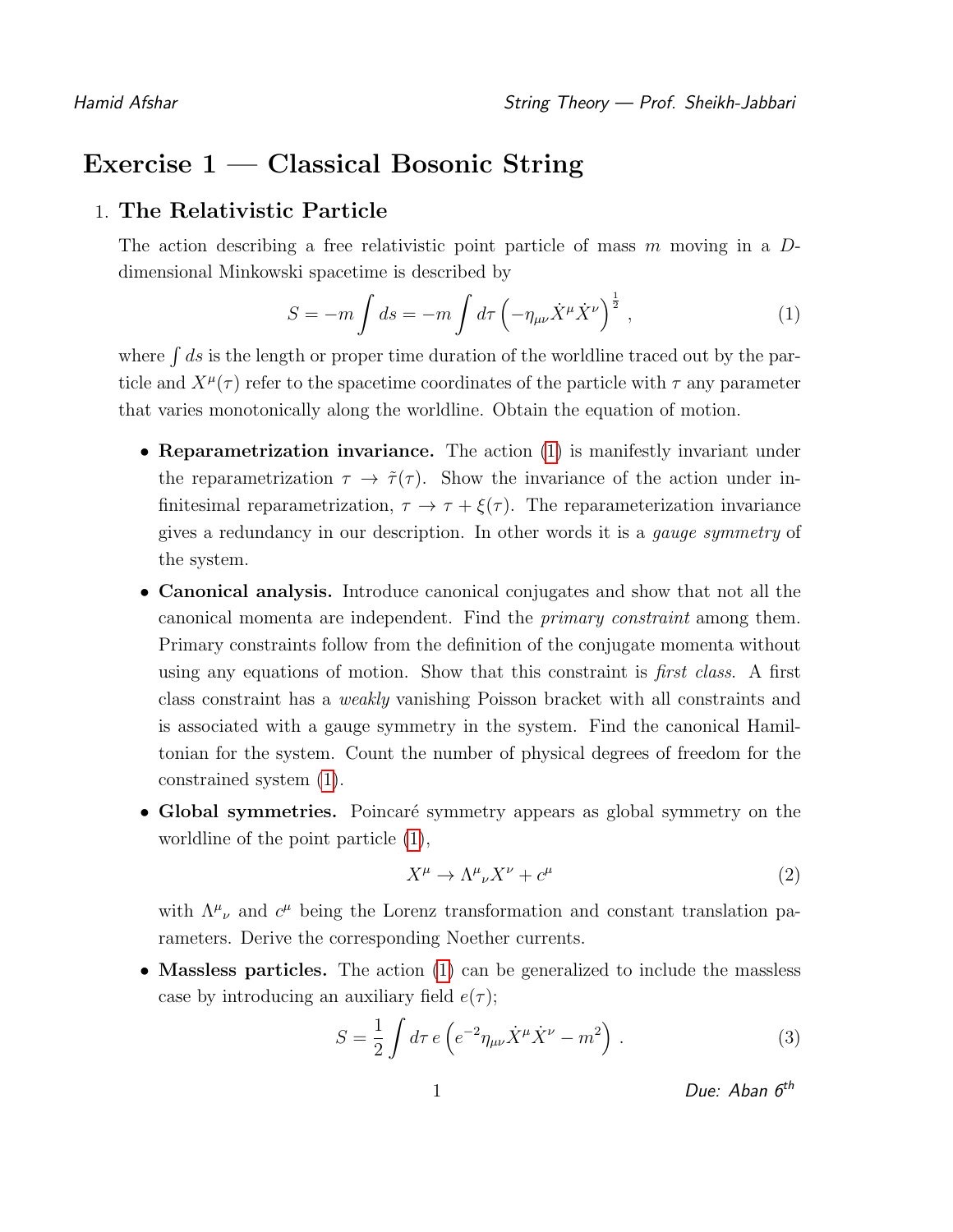Show that e does not introduce new degrees of freedom. Show that the constraint hold with use of equations of motion *(Secondary constraints)*. Show that the action  $(3)$  is invariant under finite and infinitesimal  $\tau$ -reparameterization. In the massless case derive the equations of motion and the constraint. What is the role of e in the massless case?

- Gauge fixing. One can think of the action [\(3\)](#page-0-1) as if we have coupled the worldline theory to 1d gravity with e being the einbein of the metric on the worldline  $e =$ √  $-\gamma_{\tau\tau}$ . Try to use the gauge freedom in  $\tau$ -reparametrization to gauge fix the e field to  $1/m$  and show that this gauge identifies the  $\tau$ -parameter as proper time. Use the gauge fixed action to obtain the equations of motion in this gauge. Find the geodesics describing the motion of the point particle in Minkowski spacetime. What is the answer if we have an arbitrary target space background,  $\eta_{\mu\nu} \to g_{\mu\nu}$ ?
- Quantization. Study the light-cone quantization of the relativistic point particle in section 11 of Zwiebach book. Try the BRST quantization of this system as well.

## 2. The Relativistic String

The generalization of [\(1\)](#page-0-0) to a one dimensional strings is to take the area of the worldsheet  $\Sigma$ . This is the **Nambu-Goto action**,

<span id="page-1-0"></span>
$$
S_{NG} = -\frac{1}{2\pi\alpha'} \int_{\Sigma} dA = -\frac{1}{2\pi\alpha'} \int_{\Sigma} \left(-\det \gamma\right)^{\frac{1}{2}} \tag{4}
$$

where  $\gamma_{\alpha\beta} = \partial_\alpha X^\mu \partial_\beta X^\nu \eta_{\mu\nu}$  is the induced metric on the world-sheet with  $X^\mu$  being D scalars on the world-sheet. Work out the e.o.m and derive the primary constraint.

- Reparametrization invariance. Show the invariance of the action [\(4\)](#page-1-0) under finite and infinitesimal world-sheet reparametrization.
- Polyakov action. Introduce the auxiliary world-sheet metric  $h_{\alpha\beta}(\sigma,\tau)$  with signature  $(+,-)$  to remove the square root in the Nambu-Goto action. The resulting action is called Polyakov action,

<span id="page-1-1"></span>
$$
S_P = -\frac{1}{4\pi\alpha'} \int_{\Sigma} d^2\sigma \sqrt{-h} \, h^{\alpha\beta} \gamma_{\alpha\beta} \,. \tag{5}
$$

Derive the equations of motion of the Polyakov action [\(5\)](#page-1-1) with appropriate boundary conditions.

$$
2 \t\t\t\t Due: Aban 6th
$$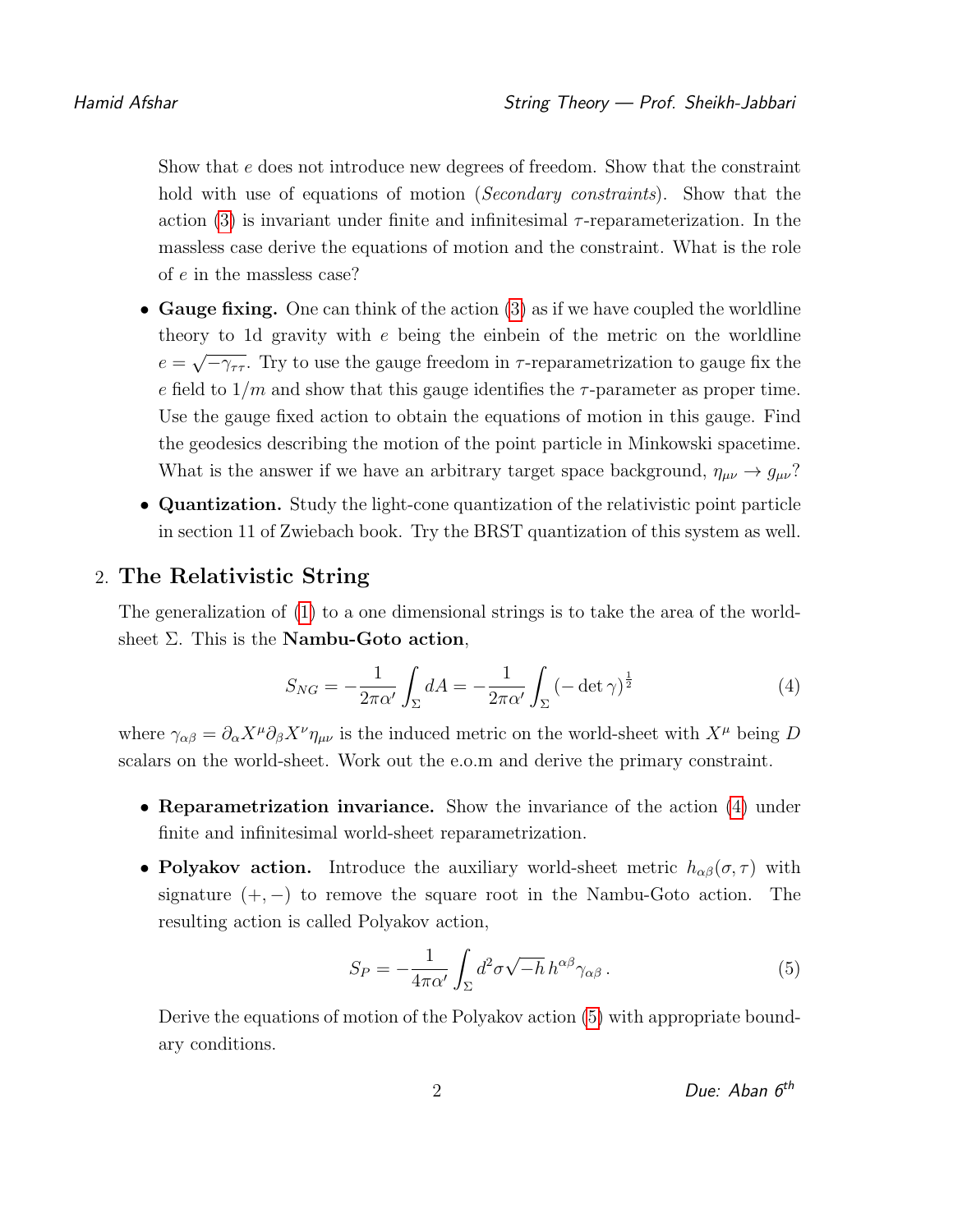- What are the other terms one could add to [\(5\)](#page-1-1) (for closed sting) compatible with D-dimensional Poincaré invarinace and power counting renormalizability.
- Energy-momentum tensor. Define the energy-momentum tensor of the Polyakov action as the response of the system to changes in the world-sheet metric,

$$
\delta S_P = \frac{1}{4\pi} \int d^2 \sigma \sqrt{-h} \, T_{\alpha\beta} \delta h^{\alpha\beta} \tag{6}
$$

Find the expression for  $T_{\alpha\beta}$ . Using the field equations show that,

<span id="page-2-0"></span>
$$
T_{\alpha\beta} = 0. \tag{7}
$$

• Local Symmetries. Show that the Polyakov action [\(5\)](#page-1-1) is invariant under local symmetries; reparametrization and Weyl rescaling,

$$
\delta X^{\mu} = -\xi^{\alpha} \partial_{\alpha} X^{\mu} \quad \text{and} \quad \delta h_{\alpha\beta} = -\nabla_{(\alpha} \xi_{\beta)} + 2\Lambda h_{\alpha\beta} \,. \tag{8}
$$

Show that the energy-momentum tensor is conserved,  $\nabla^{\alpha}T_{\alpha\beta} = 0$  (on-shell) as a consequence of diffeomorphism invariance of the action. Show that the energymomentum tensor is traceless,  $h^{\alpha\beta}T_{\alpha\beta} = 0$  as a consequence of Weyl invariance of the action.

- **Conformal gauge.** The two dimensional diffeomorphism can be used to choose coordinates such that the 2d metric is locally conformal to flat (*conformal gauge*). Show that this gauge is unique to two dimensions and as its consequence, 2d gravity is trivial (residual gauge freedom). Derive the conformal gauge preserving deffiomorphisms. When is this gauge accessible globally? (see section 5 in Polchinski I)
- Poisson brackets. Show that in the conformal gauge the Polyakov action simplifies to

$$
S_p = \frac{1}{4\pi\alpha'} \int d^2\sigma \left(\dot{X}^2 - X'^2\right) = \frac{1}{\pi\alpha'} \int d^2\sigma \,\partial_+ X \partial_- X \,. \tag{9}
$$

where  $\eta_{\alpha\beta}dx^{\alpha}dx^{\beta} = -d\tau^2 + d\sigma^2$  and  $\sigma^{\pm} = \tau \pm \sigma$ . In this gauge, derive the equations of motion by imposing the open/closed boundary conditions and further write the energy-momentum constraint [\(7\)](#page-2-0). Derive the canonical momentum  $\Pi^{\mu} = \partial \mathcal{L}/\partial \dot{X}_{\mu}$ and the Hamiltonian in this gauge and further by using the basic equal  $\tau$  Poisson brackets,

<span id="page-2-1"></span>
$$
\{X^{\mu}(\sigma), \Pi^{\nu}(\sigma')\} = \eta^{\mu\nu}\delta(\sigma - \sigma'),\tag{10}
$$

$$
3 \t\t\t Due: Aban 6th
$$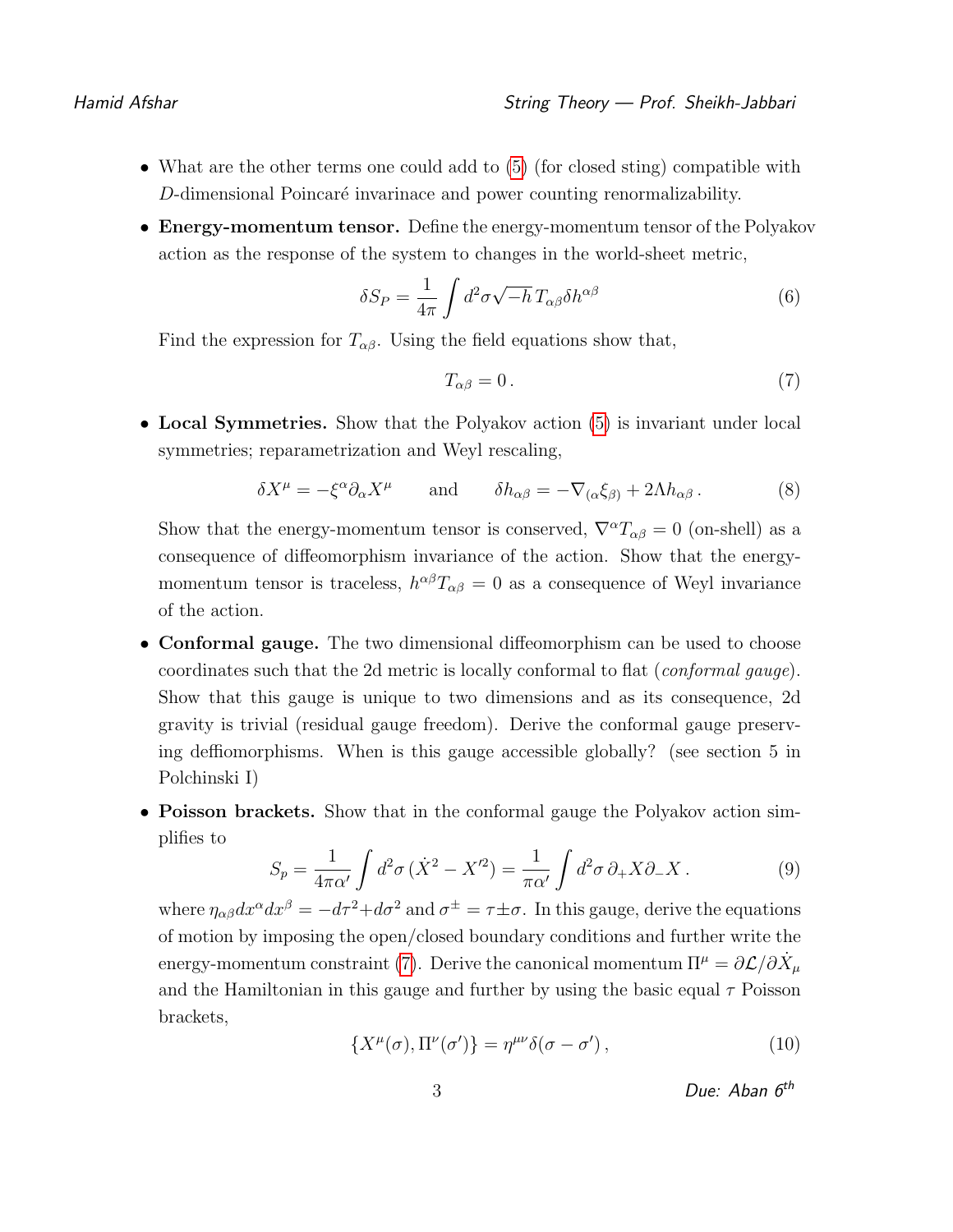obtain the generators of  $\sigma$ - and  $\tau$ -translations.

- Light-cone gauge. The Light-cone gauge is a conformal gauge where the residual gauge freedom is fixed by choosing the light-cone coordinate  $X^+ \propto \tau$ . Show that in this gauge the energy-momentum constraints are solved explicitly and we are left only with physical degrees of freedom. Space-time light-cone coordinates are defined as  $(X^{\pm}, X^i)$  with  $i = 2, \dots, D - 1$  and  $X^{\pm} = \frac{1}{\sqrt{2}}$  $\frac{1}{2}(X^0 \pm X^1).$
- Global symmetries. The invariance of the action under spacetime global Poincaré transformations gives the Noether currents associated to translation and Lorentz symmetry. Derive these currents in conformal gauge and show their conservation on-shell. The total conserved charges are obtained by integrating the currents over a space-like section of the world-sheet  $\tau = 0$ .
- Mode expansions. Try to solve the classical equations of motion of the string in conformal gauge by showing that,

$$
X^{\mu}(\tau,\sigma) = X^{\mu}_{L}(\sigma^{+}) + X^{\mu}_{R}(\sigma^{-})\,. \tag{11}
$$

For the closed string boundary condition  $X^{\mu}(\tau,\sigma) = X^{\mu}(\tau,\sigma+2\pi)$  show that,

$$
X_R^{\mu}(\sigma^-) = \frac{1}{2}x^{\mu} + \frac{1}{2}\alpha'p^{\mu}\sigma^- + i\sqrt{\frac{\alpha'}{2}}\sum_{n\neq 0} \frac{1}{n}\alpha_n^{\mu}e^{-in\sigma^-},\tag{12}
$$

where  $(\alpha^{\mu})_n^{\star} = \alpha^{\mu}$  $\frac{\mu}{n}$ . Show that  $x^{\mu}$  is the center of mass position of the string at  $\tau = 0$ , while  $p^{\mu}$  is the total space-time momentum of the string. What is the expression for total angular momentum?

• Generators of reparametrization. From the Poisson-brackets [\(10\)](#page-2-1) derive the brackets among the  $\alpha_n^{\mu}$ ,  $\tilde{\alpha}_n^{\mu}$ ,  $x^{\mu}$  and  $p^{\mu}$ . Obtain the expression of Fourier modes of constraints [\(7\)](#page-2-0) in terms of oscillators at  $\tau = 0$ ,

$$
L_n = -\frac{1}{2\pi} \int_0^{2\pi} d\sigma \, e^{-in\sigma} T_{--} \qquad \text{and} \qquad \tilde{L}_n = -\frac{1}{2\pi} \int_0^{2\pi} d\sigma \, e^{-in\sigma} T_{++} \,. \tag{13}
$$

Find the Poisson bracket algebra of  $L_n$ . Discuss that these modes are generators of  $\sigma^- \to \sigma^- + e^{-in\sigma^-}$  (conformal transformation on  $S^1$ ). Try to derive the effective mass of a classical string in terms of oscillator modes. Discuss why  $N = \tilde{N}$  with  $N=\frac{4}{\alpha}$  $\frac{4}{\alpha'}\sum_{n>0} \alpha_n \cdot \alpha_{-n}$  and  $\tilde{N} = \frac{4}{\alpha'}$  $\frac{4}{\alpha'}\sum_{n>0}\tilde{\alpha}_n\cdot\tilde{\alpha}_{-n}$ ?

4 Due: Aban 6th